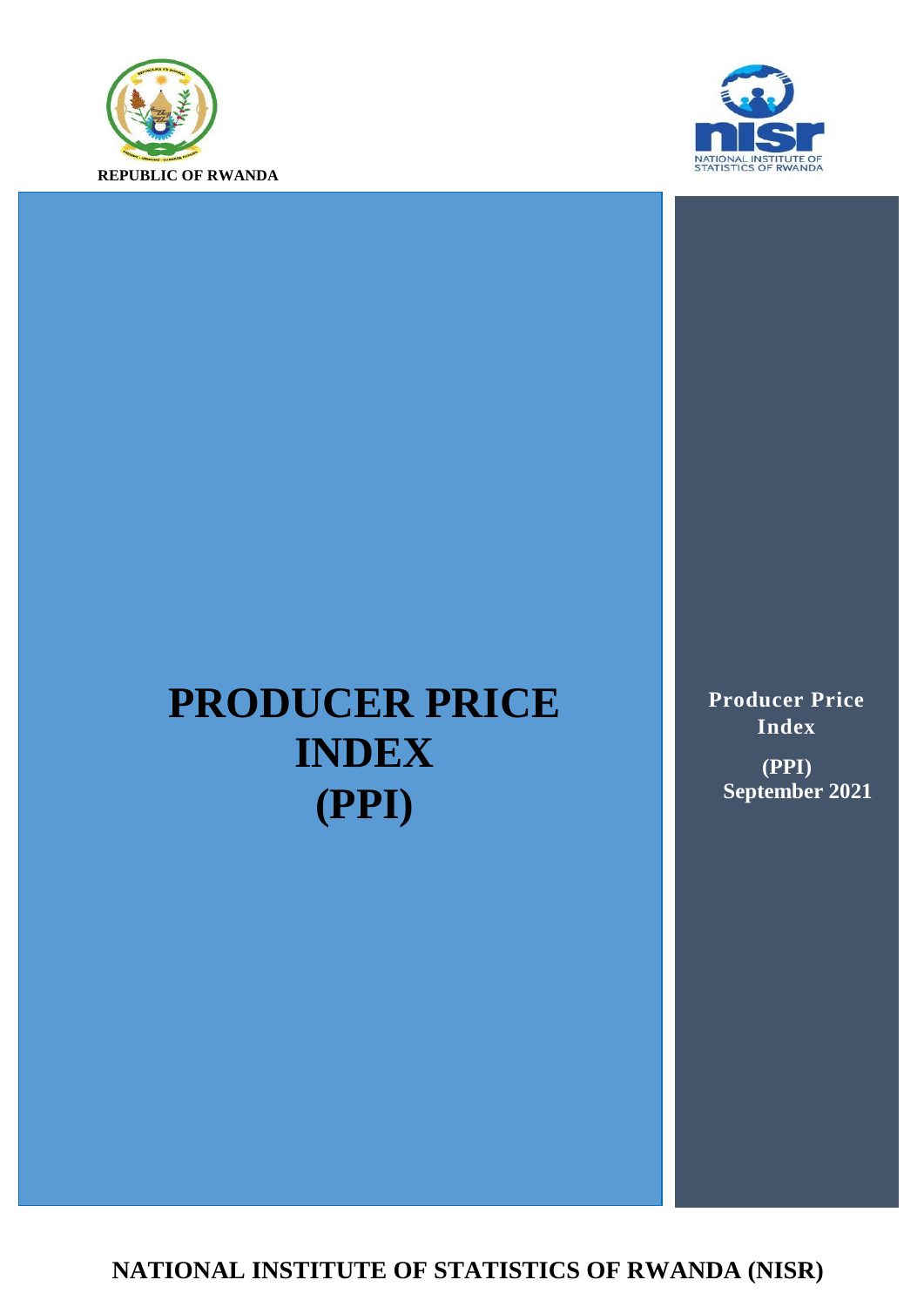#### **1. Summary**

This is the monthly publication of the Producer Price Index (PPI) for the month of September 2021.

- $\triangleright$  General Producer Price Index increased by 6.4 percent on annual basis
- $\triangleright$  Local Producer Price Index increased by 3.6 percent on annual basis
- $\triangleright$  Export Producer Price Index increased by 16.3 percent on annual basis
- $\triangleright$  General Producer Price Index increased by 0.9 percent on monthly basis
- $\triangleright$  Local Producer Price Index increased by 0.6 percent on monthly basis
- $\triangleright$  Export Producer Price Index increased by 1.6 percent on monthly basis

## **Table1. PPI monthly and annual changes for All Rwanda, local products and exports (in percentages)**

| Table 1: Producer Price Index, General, Local and Exports                |      |            |        |      |        |        |      |     |        |      |      |      |        |      |
|--------------------------------------------------------------------------|------|------------|--------|------|--------|--------|------|-----|--------|------|------|------|--------|------|
| Percentage change on the same period 12 months and or one month earlier: |      |            |        |      |        |        |      |     |        |      |      |      |        |      |
|                                                                          | 2020 |            |        |      |        |        | 2021 |     |        |      |      |      |        |      |
|                                                                          | Sep  | <b>Oct</b> | Nov    |      | Dec    | Jan    | Feb  | Mar | Apr    | May  | Jun  | Jul  | Aug    | Sep  |
| General PPI annual change                                                |      | 5.6        | 3.7    | 5.7  | 6.5    | 5.0    | 2.6  | 3.9 | 3.9    | 5.4  | 7.7  | 6.9  | 4.5    | 6.4  |
| Local PP annual change                                                   |      | 3.6        | 4.1    | 4.7  | 5.5    | 5.1    | 2.5  | 3.8 | 4.2    | 4.3  | 3.7  | 3.3  | 1.9    | 3.6  |
| Export PPI annual change                                                 |      | 16.9       | 2.7    | 10.6 | 11.5   | 5.0    | 4.8  | 6.0 | 4.2    | 11.6 | 25.6 | 21.1 | 14.0   | 16.3 |
| General PPI monthly change                                               |      | $-0.9$     | 0.2    | 1.7  | 0.5    | 0.5    | 0.4  | 0.8 | $-0.1$ | 0.3  | 2.4  | 0.3  | $-1.6$ | 0.9  |
| Local PP monthly change                                                  |      | $-1.0$     | 0.3    | 0.6  | 1.1    | 0.7    | 0.4  | 0.7 | 0.1    | 0.1  | 0.1  | 0.2  | $-1.2$ | 0.6  |
| Export PPI monthly change                                                |      | $-0.5$     | $-0.1$ | 6.2  | $-1.8$ | $-0.5$ | 0.4  | 1.2 | $-0.6$ | IJ   | 10.5 | 0.8  | $-2.8$ | 1.6  |
| Source: NISR                                                             |      |            |        |      |        |        |      |     |        |      |      |      |        |      |





*Source: NISR.*

#### **1. Introduction**

The Producer Price Index (PPI) measures the average change over time in prices received by domestic producers for the production of their goods and services. The Producer Price Index for Rwanda is published on monthly basis.

It presents price changes for all combined products, products for local sales and that for exports. It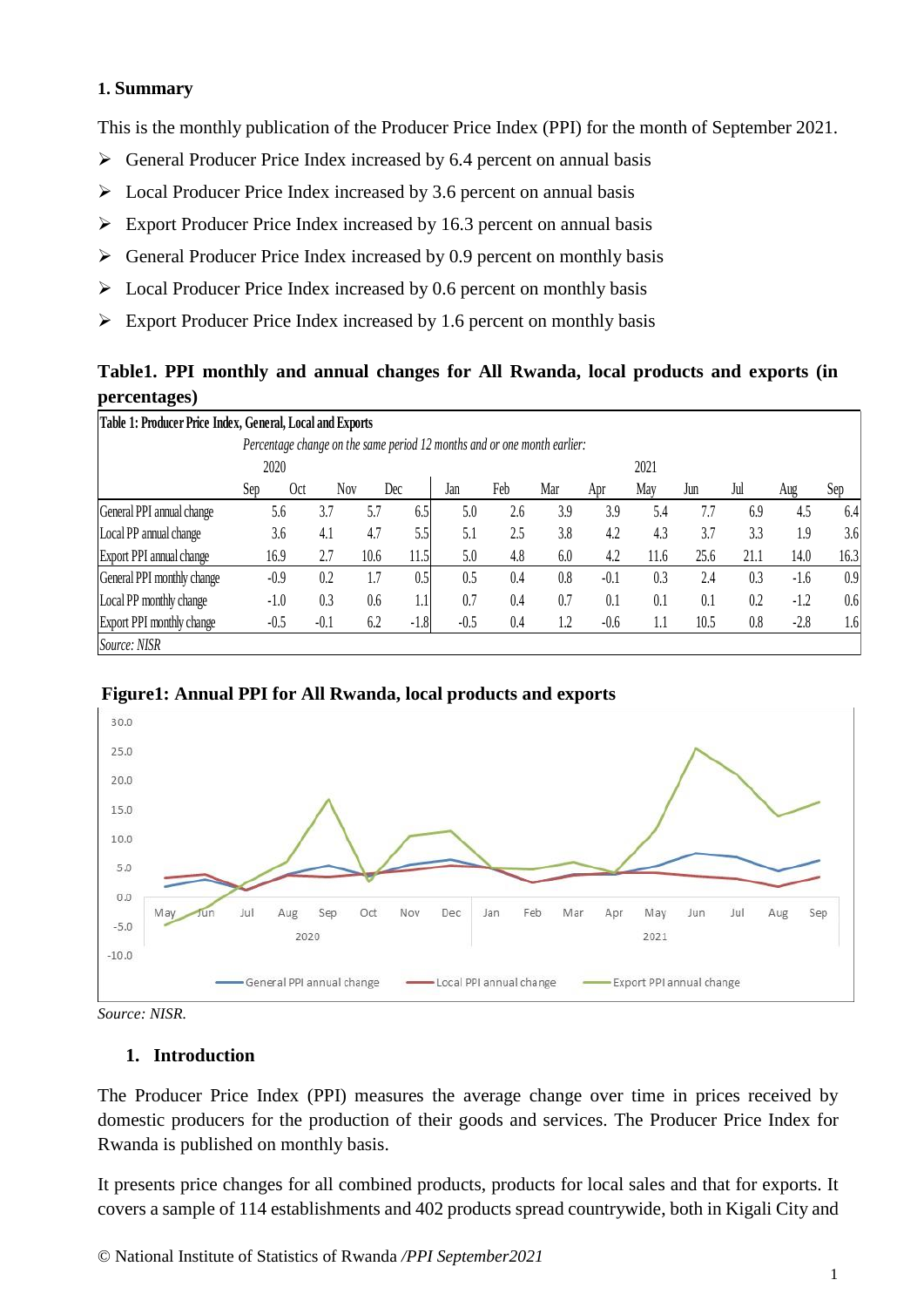in rural areas.

The Producer Price Index survey is conducted jointly with the National Bank of Rwanda. It now covers mining, manufacturing and energy.

# **2. General Producer Price Index**

Table below presents the percentage changes on monthly and annual basis.

|                   | Table 2: Producer Price Index, General Index summary                | Percentage change in Sept.2021 |              |              |  |  |
|-------------------|---------------------------------------------------------------------|--------------------------------|--------------|--------------|--|--|
|                   | Level Index ID ISIC rev. 4 Description                              | Weights                        | on Aug. 2021 | on Sept.2020 |  |  |
| 1   R             | Rwanda                                                              | 1000                           | 0.9          | 6.4          |  |  |
| $2$ <sub>RB</sub> | Mining and quarrying                                                | 96                             | 1.3          | 15.6         |  |  |
| 2 <sub>RC</sub>   | <b>Manufacturing</b>                                                | 714                            | 1.3          | 9.8          |  |  |
| 2 RD              | Electricity, gas, steam and air conditioning supply                 | 58                             | 0.0          | 0.0          |  |  |
| $2$ <sub>RE</sub> | Water supply; sewerage, waste management and remediation activities | 129                            | 0.0          | 0.0          |  |  |
| 2RJ               | Information and communication                                       |                                | 0.0          | 0.0          |  |  |
| Source:NISR       |                                                                     |                                |              |              |  |  |

In September 2021, General PPI increased by 6.4 percent when compared to the same month of 2020. This is due to an increase of 9.8 percent in prices of manufacturing activities and an increase of 15.6 percent in prices of mining & quarrying.

Monthly general PPI increased by 0.9 percent. This is due to an increase of 1.3 percent in prices of manufacturing activities.

### **3. Local Producer Price Index**

The table below presents the percentage changes on monthly and annual basis.

|                   | Table 3: Producer Price Index, Local Index summary                  |         | Percentage change in Sept.2021 |               |
|-------------------|---------------------------------------------------------------------|---------|--------------------------------|---------------|
|                   | Level Index ID ISIC rev. 4 Description                              | Weights | on Aug. 2021                   | on Sept. 2020 |
| l R               | Rwanda                                                              | 1000    | 0.6                            | 3.6           |
| 2 <sub>RC</sub>   | Manufacturing                                                       | 749     |                                | 7.1           |
| $2$ <sub>RD</sub> | Electricity, gas, steam and air conditioning supply                 | 76      | 0.0                            | 0.0           |
| 2RE               | Water supply; sewerage, waste management and remediation activities | 171     | $0.0\,$                        | 0.0           |
| 2RJ               | Information and communication                                       |         | 0.0                            | 0.0           |
| Source:NISR       |                                                                     |         |                                |               |

Local PPI increased by 3.6 percent in September 2021 compared to the same month of 2020. This is due to an increase of 7.1 percent in prices of manufacturing activities.

Monthly local PPI increased by 0.6 percent. This is due to an increase of 1.1 percent in prices of manufacturing activities.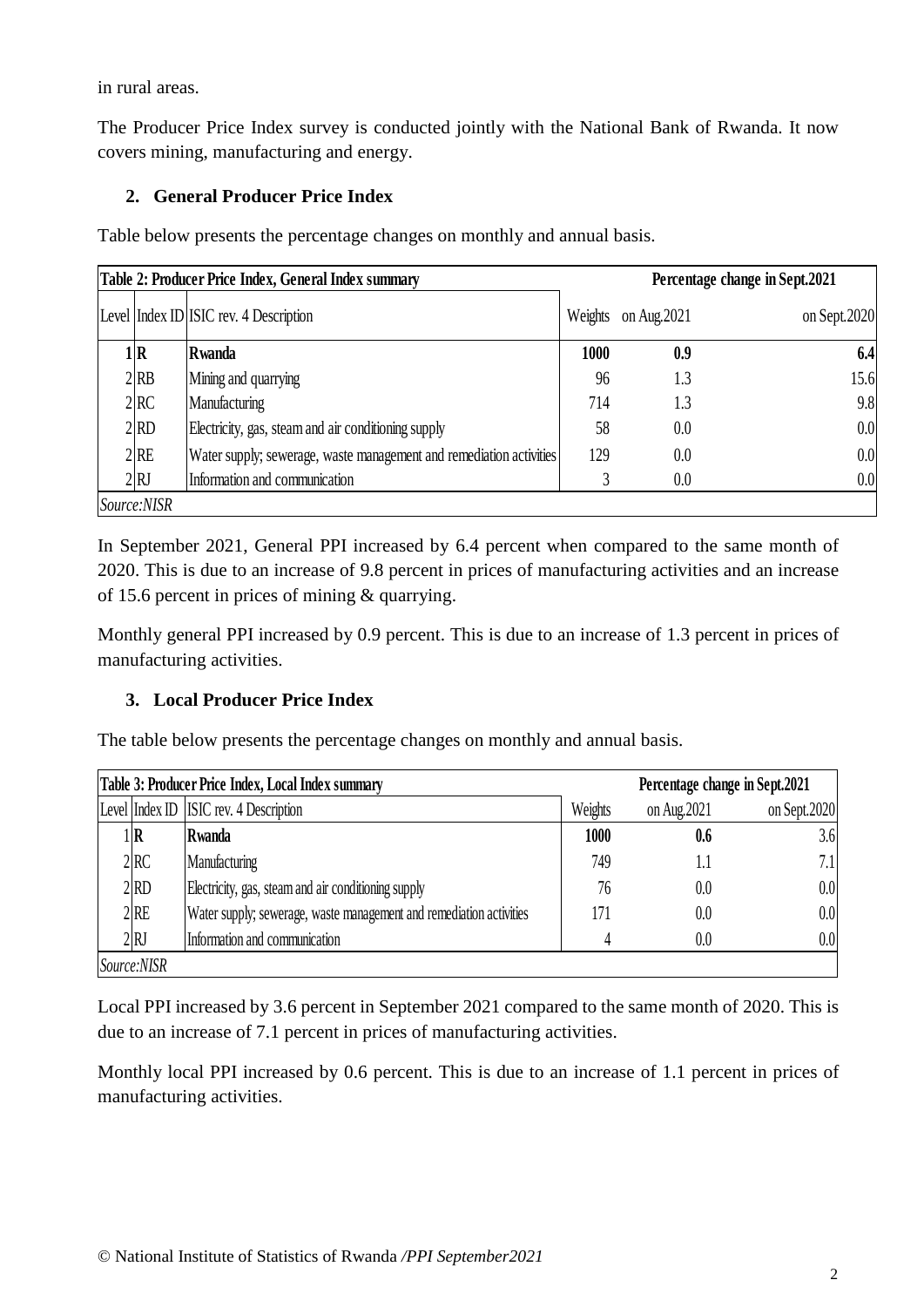### **4. Export Producer Price Index**

|             |              | Table 4: Producer Price Index, Exports Index summary |             |              | Percentage change in Sept.2021 |
|-------------|--------------|------------------------------------------------------|-------------|--------------|--------------------------------|
| Level       | Index ID     | ISIC rev. 4 Description                              | Weights     | on Aug. 2021 | on Sept. $2020$                |
|             | $1$ $\bf{R}$ | <b>Exports</b>                                       | <b>1000</b> | 1.6          | 16.3                           |
|             | 4RB0729      | Mining of other non-ferrous metal ores               | 393         | 1.3          | 15.6                           |
|             |              | 6 RC107980 Manufacture of coffee products            | 268         | $-12.7$      | 33.1                           |
|             |              | 6 RC107990 Manufacture of tea products               | 328         | 11.0         | 11.8                           |
|             | 4RC2029      | Manufacture of other chemical products n.e.c.        | 10          | 41.0         | 15.1                           |
| Source:NISR |              |                                                      |             |              |                                |

The table below presents the percentage changes on monthly and annual basis.

Export PPI increased by 16.3 percent in September 2021 compared to the same month of 2020. This is mainly due to an increase of 33.1 percent in prices of coffee products, an increase of 15.6 percent in prices of mining & quarrying and an increase of 11.8 percent in prices of tea products.

The monthly export PPI increased by 1.6 percent. This is mainly due to an increase of 1.3 percent in prices of mining and quarrying and 11 percent in prices of tea products. Prices of coffee products decreased by 12.7 percent.

### **Technical note on PPI**

The Producer Price Index (PPI) measures the average change over time in the prices received by domestic producers of goods and services which are output of production or enter in the production process.

NISR publishes PPI data for Mining, Manufacturing and Energy, and it is published monthly, about 4 weeks following the month under review.

The establishments are classified according to ISIC rev. 4; and the classification is determined by their main output.

The weights used in the PPI for Rwanda refer to the value of output (turnover without taxes) of establishments as reported in the 2011 Manpower survey collecting data for the year 2010, which constitutes the reference base period for the PPI calculation (December 2010).

The point of pricing is the establishment. The price is the selling price received by the producer for the selected product as it leaves the factory gate. In general, prices are collected each month from the selected establishment by considering the mid-point of each month of the month under review.

The formula used in the PPI calculation is the geometric modified Laspeyres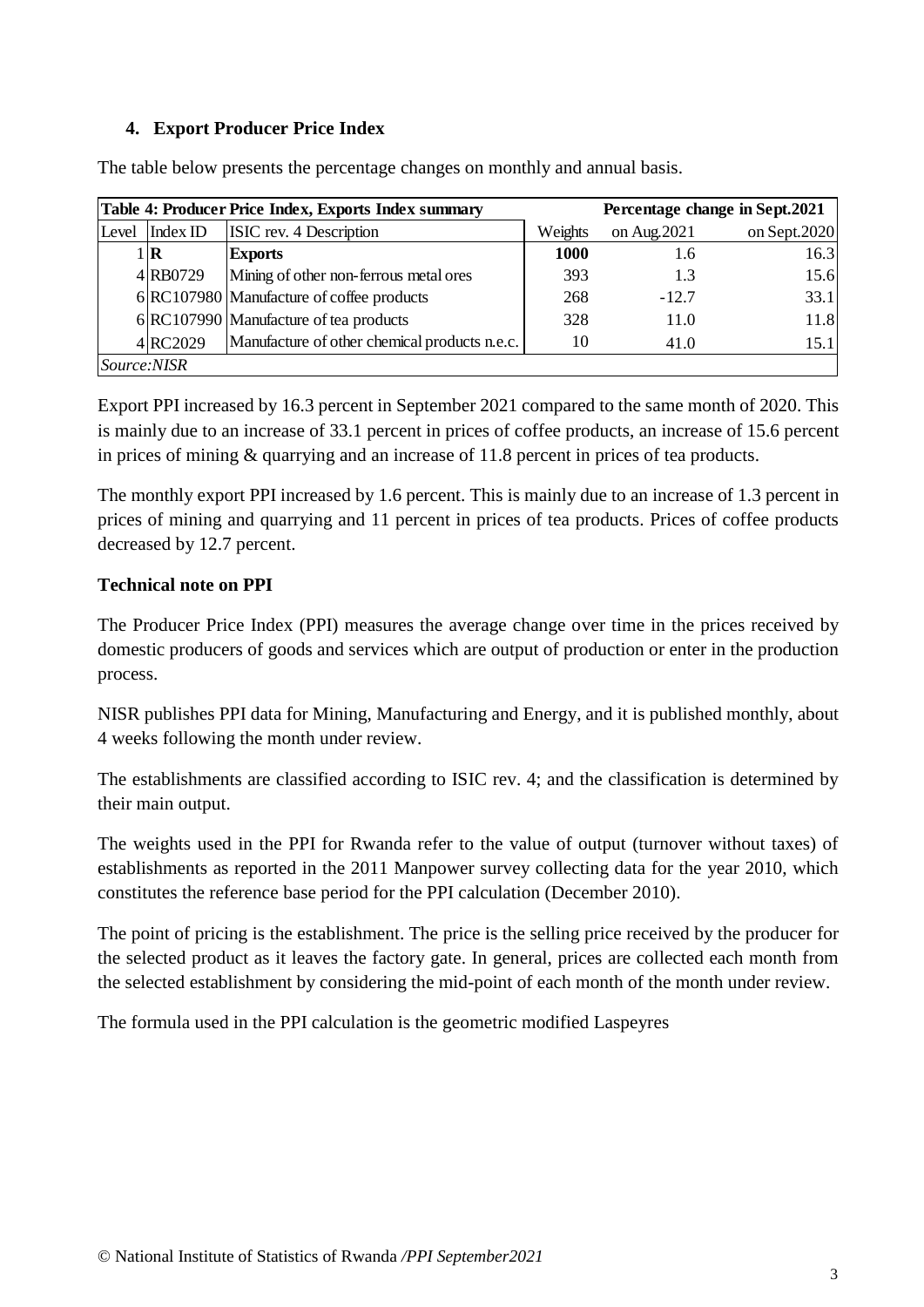| Annex 1: Producer Price Index, General                                                                                                          |         |          | Index (Dec $2010=100$ ) |          |             | Percentage change in Sept.2021 | Contributions 1: |           |
|-------------------------------------------------------------------------------------------------------------------------------------------------|---------|----------|-------------------------|----------|-------------|--------------------------------|------------------|-----------|
| <b>Categoiries</b><br>Level                                                                                                                     | Weights | $Sep-20$ | Aug- $21$               | $Sep-21$ | on Aug-2021 | on Sep- $2020$                 | 1 month          | 12 months |
| <b>General Index</b>                                                                                                                            |         |          |                         |          |             |                                |                  |           |
| 1 Rwanda                                                                                                                                        | 1000    | 142.7    | 150.5                   | 151.8    | 0.9         | 6.4                            | 0.9              | 6.4       |
| 2 Mining and quarrying                                                                                                                          | 96      | 116.1    | 132.5                   | 134.3    | 1.3         | 15.6                           | 0.1              | 1.1       |
| 4 Mining of metal ores                                                                                                                          | 96      | 116.1    | 132.5                   | 134.3    | 1.3         | 15.6                           | 0.1              | 1.1       |
| 2 Manufacturing                                                                                                                                 | 714     | 129.0    | 140.0                   | 141.8    | 1.3         | 9.8                            | 0.8              | 5.3       |
| 4 Manufacture of food products                                                                                                                  | 376     | 131.5    | 147.1                   | 149.6    | 1.7         | 13.7                           | 0.6              | 4.4       |
| 4 Manufacture of beverages                                                                                                                      | 174     | 127.7    | 127.7                   | 128.3    | 0.4         | 0.4                            | 0.1              | 0.1       |
| 4 Manufacture of textiles                                                                                                                       |         | 92.8     | 92.8                    | 92.8     | 0.0         | 0.0                            | 0.0              | 0.0       |
| 4 Printing and reproduction of recorded media                                                                                                   | 19      | 100.3    | 106.2                   | 106.2    | 0.0         | 5.9                            | 0.0              | 0.1       |
| 4 Manufacture of chemicals and chemical products                                                                                                | 29      | 131.0    | 153.1                   | 155.0    | 1.3         | 18.3                           | 0.0              | 0.4       |
| 4 Manufacture of rubber and plastics products                                                                                                   | 11      | 173.2    | 201.3                   | 205.0    | 1.9         | 18.4                           | 0.0              | 0.2       |
| 4 Manufacture of other non-metallic mineral products                                                                                            | 31      | 112.5    | 114.9                   | 114.9    | 0.0         | 2.1                            | 0.0              | 0.1       |
| 4 Manufacture of fabricated metal products, except machinery and equipment                                                                      | 29      | 144.9    | 144.9                   | 144.9    | 0.0         | 0.0                            | 0.0              | 0.0       |
| 4 Manufacture of furniture                                                                                                                      | 9       | 113.4    | 122.5                   | 122.5    | 0.0         | 8.0                            | 0.0              | 0.1       |
| 2 Electricity, gas, steam and air conditioning supply                                                                                           | 58      | 179.5    | 179.5                   | 179.5    | 0.0         | 0.0                            | 0.0              | 0.0       |
| 4 Electricity, gas, steam and air conditioning supply                                                                                           | 58      | 179.5    | 179.5                   | 179.5    | 0.0         | 0.0                            | 0.0              | 0.0       |
| 2 Water supply; sewerage, waste management and remediation activities                                                                           | 129     | 190.6    | 190.6                   | 190.6    | 0.0         | 0.0                            | 0.0              | 0.0       |
| 4 Water collection, treatment and supply                                                                                                        | 129     | 190.6    | 190.6                   | 190.6    | 0.0         | 0.0                            | 0.0              | 0.0       |
| 2 Information and communication                                                                                                                 |         | 197.8    | 197.8                   | 197.8    | 0.0         | 0.0                            | 0.0              | 0.0       |
| 4 Publishing activities                                                                                                                         |         | 197.8    | 197.8                   | 197.8    | 0.0         | 0.0                            | 0.0              | 0.0       |
| Source: NISR                                                                                                                                    |         |          |                         |          |             |                                |                  |           |
| $(1)$ "Contributions" take into account both the growth rate and the relative weight of each category to explain the percentage change observed |         |          |                         |          |             |                                |                  |           |

 $\mathsf{L}$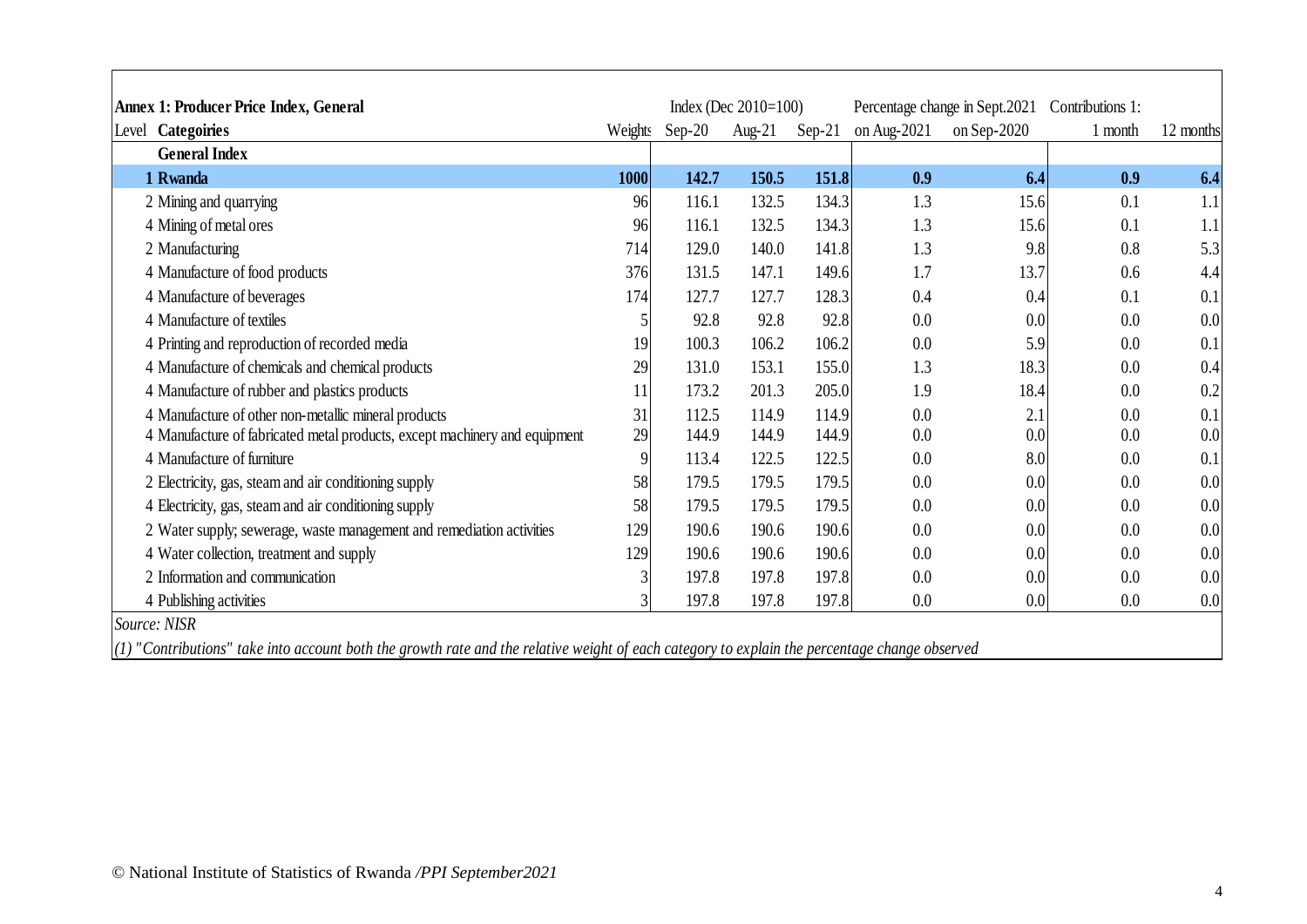| <b>Annex 1: Producer Price Index, Local</b>                                |         | Index (Dec $2010=100$ ) |       |          | Percentage change in Sept.2021 |             | Contributions 1: |           |
|----------------------------------------------------------------------------|---------|-------------------------|-------|----------|--------------------------------|-------------|------------------|-----------|
| Categoiries<br>Level                                                       | Weights | $Sep-20$ Aug-21         |       | $Sep-21$ | on Aug-2021                    | on Sep-2020 | 1 month          | 12 months |
| <b>Local Index</b>                                                         |         |                         |       |          |                                |             |                  |           |
| 1 Rwanda                                                                   | 1000    | 146.6                   | 152.5 | 152.7    | 0.6                            | 3.6         | 0.6              | 3.6       |
| 2 Manufacturing                                                            | 749     | 126.3                   | 136.3 | 136.7    | 1.1                            | 7.1         | 0.6              | 3.6       |
| 4 Manufacture of food products                                             | 305     | 129.6                   | 147.8 | 147.8    | 2.0                            | 11.5        | 0.5              | 2.5       |
| 4 Manufacture of beverages                                                 | 231     | 127.7                   | 127.7 | 127.7    | 0.4                            | 0.4         | 0.1              | 0.1       |
| 4 Manufacture of textiles                                                  |         | 92.8                    | 92.8  | 92.8     | 0.0                            | 0.0         | 0.0              | 0.0       |
| 4 Printing and reproduction of recorded media                              | 25      | 100.3                   | 106.2 | 106.2    | 0.0                            | 5.9         | 0.0              | 0.1       |
| 4 Manufacture of chemicals and chemical products                           | 35      | 132.1                   | 149.4 | 156.6    | 0.0                            | 18.6        | 0.0              | 0.5       |
| 4 Manufacture of rubber and plastics products                              | 15      | 92.8                    | 112.9 | 112.9    | 2.8                            | 25.0        | 0.0              | 0.3       |
| 4 Manufacture of other non-metallic mineral products                       | 42      | 112.5                   | 114.3 | 114.3    | 0.0                            | 2.1         | 0.0              | 0.1       |
| 4 Manufacture of fabricated metal products, GTcept machinery and equipment | 39      | 144.9                   | 144.9 | 144.9    | 0.0                            | 0.0         | 0.0              | 0.0       |
| 4 Manufacture of furniture                                                 |         | 113.4                   | 122.5 | 122.5    | 0.0                            | 8.0         | 0.0              | 0.1       |
| 2 Electricity, gas, steam and air conditioning supply                      | 76      | 179.5                   | 179.5 | 179.5    | 0.0                            | 0.0         | 0.0              | 0.0       |
| 4 Electricity, gas, steam and air conditioning supply                      | 76      | 179.5                   | 179.5 | 179.5    | 0.0                            | 0.0         | 0.0              | 0.0       |
| 2 Water supply; sewerage, waste management and remediation activities      | 171     | 190.6                   | 190.6 | 190.6    | 0.0                            | 0.0         | 0.0              | 0.0       |
| 4 Water collection, treatment and supply                                   | 171     | 190.6                   | 190.6 | 190.6    | 0.0                            | 0.0         | 0.0              | 0.0       |
| 2 Information and communication                                            |         | 197.8                   | 197.8 | 197.8    | 0.0                            | 0.0         | 0.0              | 0.0       |
| 4 Publishing activities                                                    |         | 197.8                   | 197.8 | 197.8    | 0.0                            | 0.0         | 0.0              | 0.0       |

ा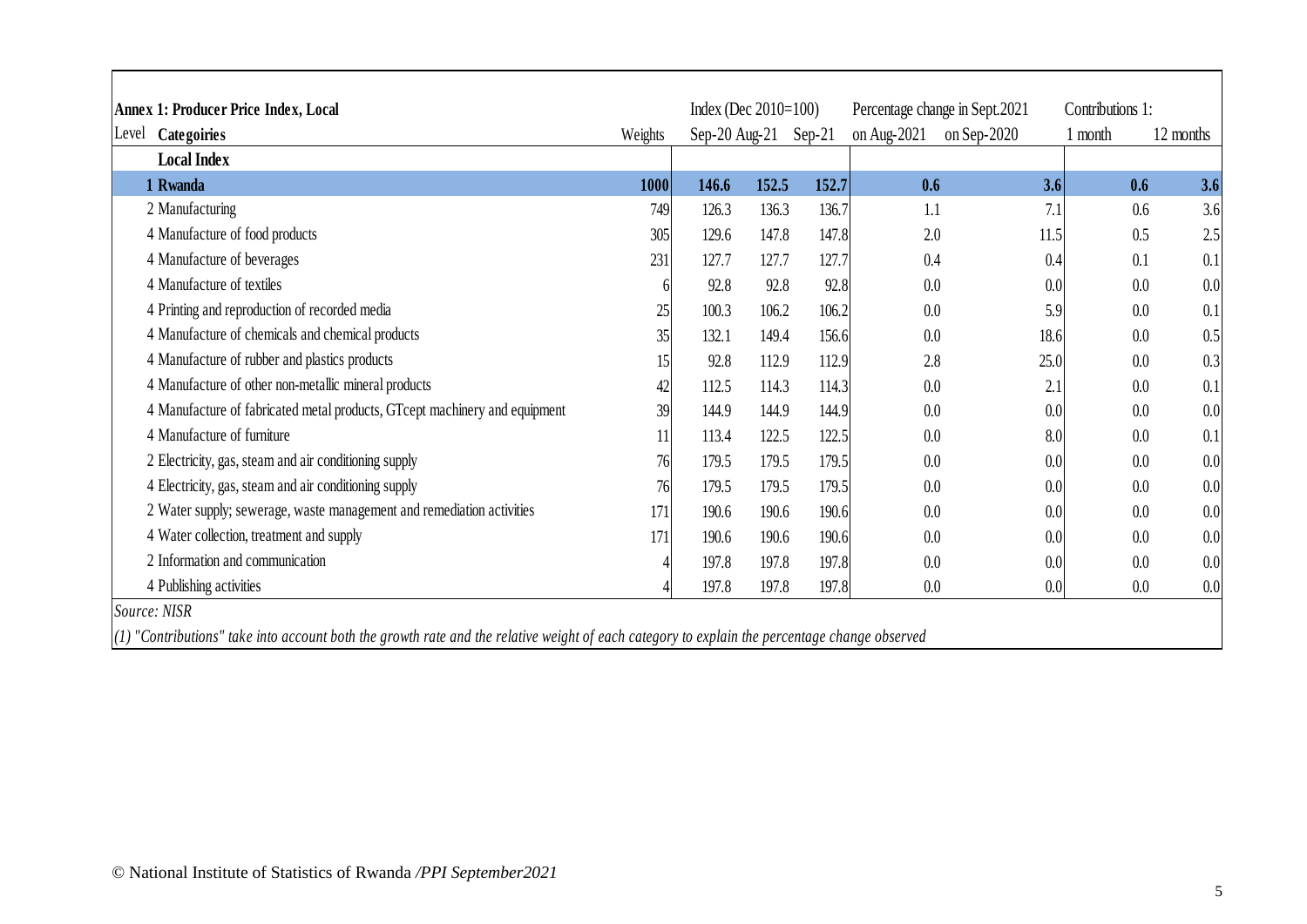| <b>Annex 1: Producer Price Index, General</b>                                                                                                   |         |       | Index (Dec $2010=100$ ) |       | Percentage change in Sept. 2021 |                | Contributions 1: |           |
|-------------------------------------------------------------------------------------------------------------------------------------------------|---------|-------|-------------------------|-------|---------------------------------|----------------|------------------|-----------|
| Level Categoiries                                                                                                                               | Weights |       | Sep-20 Aug-21 Sep-21    |       | on Aug- $2021$                  | on Sep- $2020$ | l month          | 12 months |
| <b>Export Index</b>                                                                                                                             |         |       |                         |       |                                 |                |                  |           |
| 1 Exports                                                                                                                                       | 1000    | 127.8 | 146.4                   | 148.7 | 1.6                             | 16.3           | 1.6              | 16.3      |
| 6 Mining of other non-ferrous metal ores                                                                                                        | 393     | 116.1 | 132.5                   | 134.3 | 1.3                             | 15.6           | 0.7              | 5.3       |
| 8 Manufacture of coffee products                                                                                                                | 268     | 101.3 | 154.4                   | 134.8 | $-12.7$                         | 33.1           | $-4.6$           | 7.6       |
| 8 Manufacture of tea products                                                                                                                   | 328     | 152.7 | 153.8                   | 170.7 | 11.0                            | 11.8           | 4.9              | 3.3       |
| 6 Manufacture of other chemical products n.e.c.                                                                                                 | 10      | 118.8 | 97.0                    | 136.8 | 41.0                            | 15.1           | 0.6              | 0.1       |
| Source: NISR                                                                                                                                    |         |       |                         |       |                                 |                |                  |           |
| $(1)$ "Contributions" take into account both the growth rate and the relative weight of each category to explain the percentage change observed |         |       |                         |       |                                 |                |                  |           |